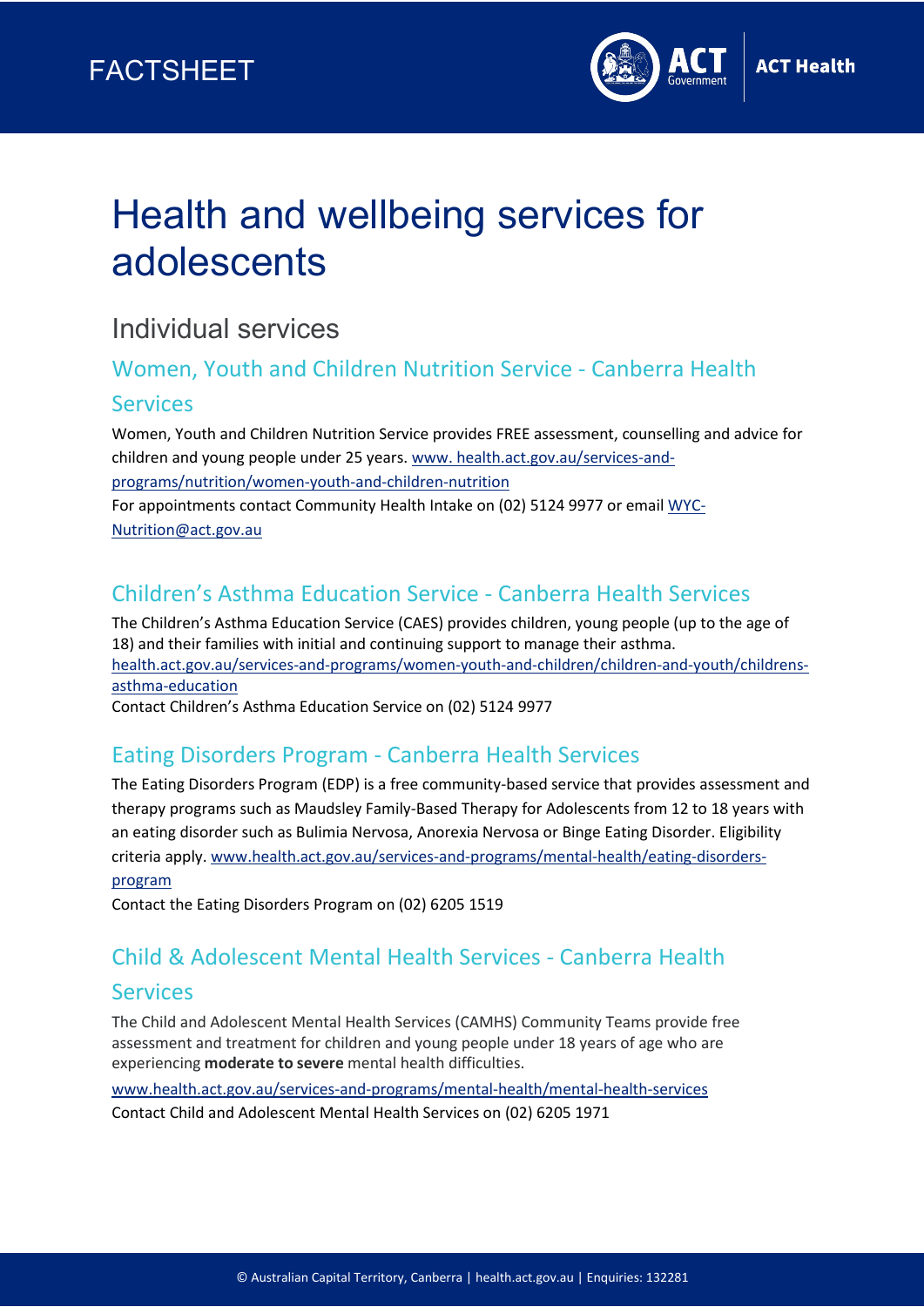

#### Winnunga Nimmityjah Aboriginal Health and Community Services

Winnunga Nimmityjah offers a range of health and wellbeing services for the Aboriginal and Torres Strait Islander community of the ACT. [www.winnunga.org.au](http://www.winnunga.org.au/) Contact Winnunga Nimmityjah Aboriginal Health and Community Services on (02) 6284 6222

#### Accredited Practising Dietitians

Choose a private dietitian using the Dietitians Association's Find an Accredited Practising Dietitian webpage [www.daa.asn.au/find-an-apd.](http://www.daa.asn.au/find-an-apd) Fees may apply for this service.

#### Next Step Programs - Capital Health Network

A number of free emotional health and wellbeing programs are offered through the Capital Health Network. [www.chnact.org.au/mental-health-programs](http://www.chnact.org.au/mental-health-programs)  Contact Next Step Programs on (02) 6287 8066 or email [nextstep@chnact.org.au](mailto:nextstep@chnact.org.au) 

#### Headspace Canberra

Headspace Canberra offers a range of services for young people from 12 to 25 years of age who are experiencing a tough time or are worried about their drug and alcohol use, mental, physical or sexual wellbeing. [www.headspace.org.au](http://www.headspace.org.au/)

Contact Headspace Canberra on (02) 6201 5343 or email [info@headspacecanberra.org.au](mailto:info@headspacecanberra.org.au)

#### The Junction Youth Health Service - Anglicare

The Junction Youth Health Service provides FREE primary health care and support services to young people aged 12 to 25, along with their dependent children. [www.anglicare.com.au/services/youth](http://www.anglicare.com.au/services/youth-family/health/)[family/health/](http://www.anglicare.com.au/services/youth-family/health/)

Contact the Junction Youth Health Service on (02) 6232 2423 or email [junctioninfo@anglicare.com.au](mailto:junctioninfo@anglicare.com.au)

#### Gugan Gulwan Aboriginal Youth Centre

Gugan Gulwan Aboriginal Youth Centre offers a range of programs that include a Drug and Alcohol/Mental Health program, a Child, Youth, Family Support Program, and a Reconnect Program to support young Aboriginal and Torres Strait Islander people. Gugan Gulwan gives support to parents and the family unit, focusing on skills development for young people. [www.gugan](http://www.gugan-gulwan.com.au/)[gulwan.com.au](http://www.gugan-gulwan.com.au/)

Contact the Gugan Gulwan on (02) 6296 8900 or email [guganadmin@gugan-gulwan.com.au](mailto:guganadmin@gugan-gulwan.com.au)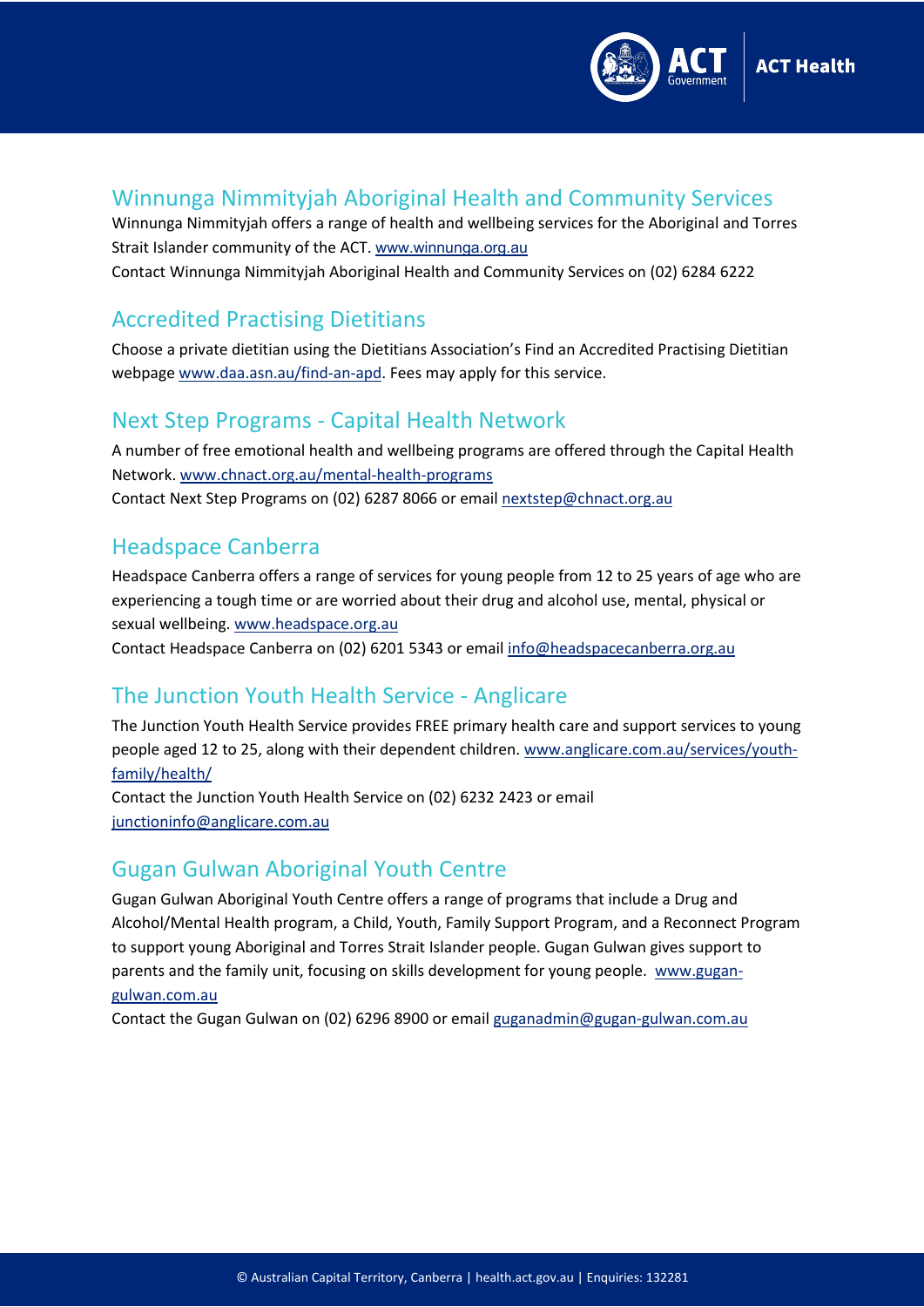

## Individual services within schools

#### Student Wellbeing/Support Teams - ACT Education Directorate

All ACT public schools have a student wellbeing/support team that can provide or facilitate access to support and programs to improve students' health, wellbeing and academic outcomes. Student wellbeing programs aim to nurture students' health and wellbeing by assisting development in areas such as self-esteem, goal setting, and negotiation to enhance resilience and social cohesion.

Student wellbeing teams generally include a designated teacher or member of the school executive team and a school psychologist who can help address the educational, social, emotional and behavioural needs of students, either individually or in groups. They may also include a range of other professionals such as social workers, youth workers, wellbeing support workers or a school youth health nurse.

Families seeking assistance or more information about the supports their school wellbeing team, are encouraged to contact their child's class teacher or year coordinator in the first instance. Additional information on support for students is also available on the Education Directorate website:

[www.education.act.gov.au/support-for-our-students](http://www.education.act.gov.au/support-for-our-students)

#### School Youth Health Nurse Program - Canberra Health Services

Within the school setting, Registered Nurses provide holistic primary health care for adolescents attending ACT Government high schools. The focus is on assessment, early intervention, prevention, education and referrals.

The program provides:

Adolescent focused individual consultations Small health promoting group work Support for teachers to deliver the health curriculum Support for health promotion activities within the school

[www.health.act.gov.au/services-and-programs/women-youth-and-children/children-and](http://www.health.act.gov.au/services-and-programs/women-youth-and-children/children-and-youth/school-health)[youth/school-health](http://www.health.act.gov.au/services-and-programs/women-youth-and-children/children-and-youth/school-health)

Contact the School Youth Health Nurse Program on (02) 6205 2086